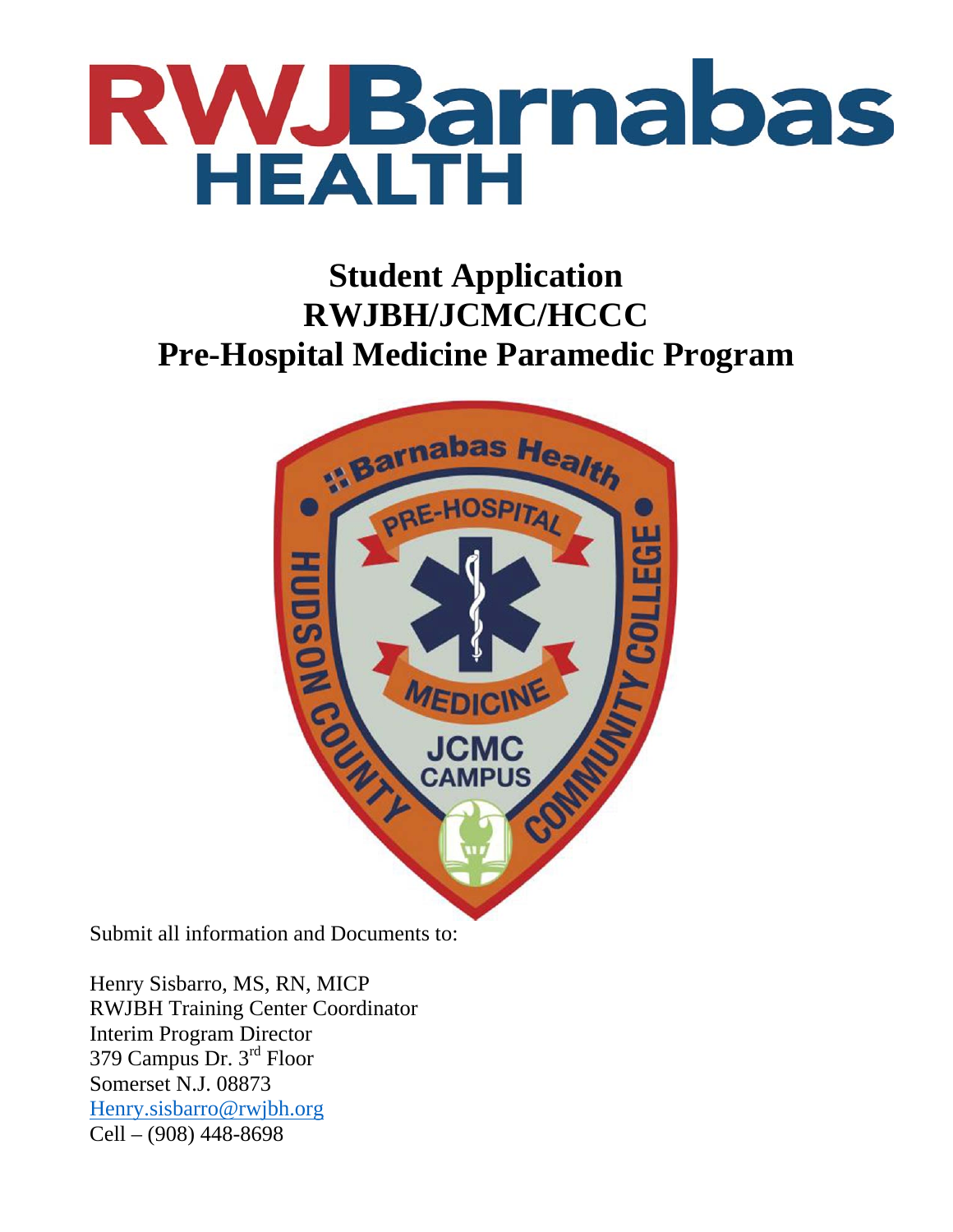## **INSTRUCTIONS**

Thank you for your interest in the Pre-Hospital Medicine Program administered by Robert Wood Johnson Barnabas Health, Jersey City Medical Center and Hudson County Community College. The Program is committed to providing a comprehensive experience for the student by incorporating the expertise, experience, and facilities within the RWJBH system. Please take time to carefully complete the application and attach all required documents. The application can be scanned and returned via email or printed and sent by standard mail.

Remember:

- $\checkmark$  Print Clearly or Type
- $\checkmark$  Provide all information required
- $\checkmark$  Sign the application
- $\checkmark$  Attach all required documents

After the application is received and reviewed an interview will be scheduled. Within 1 week of the interview the applicant will be notified of either acceptance for the Fall 2019 cohort, conditional acceptance for a cohort in the future, or rejection from the program. Any rejections letters will be accompanied by an action plan for the applicant to follow in order to improve the deficiencies noted in order to re-apply at a later date. Subsequent requirements, such as college placement testing and application, background check, liability insurance, health screenings and immunizations will be addressed after acceptance to the program.

Thank you for your interest in the RWJBH/JCMC/HCCC Pre-Hospital Medicine Program. If you have any questions do not hesitate to contact me.

Henry Sisbarro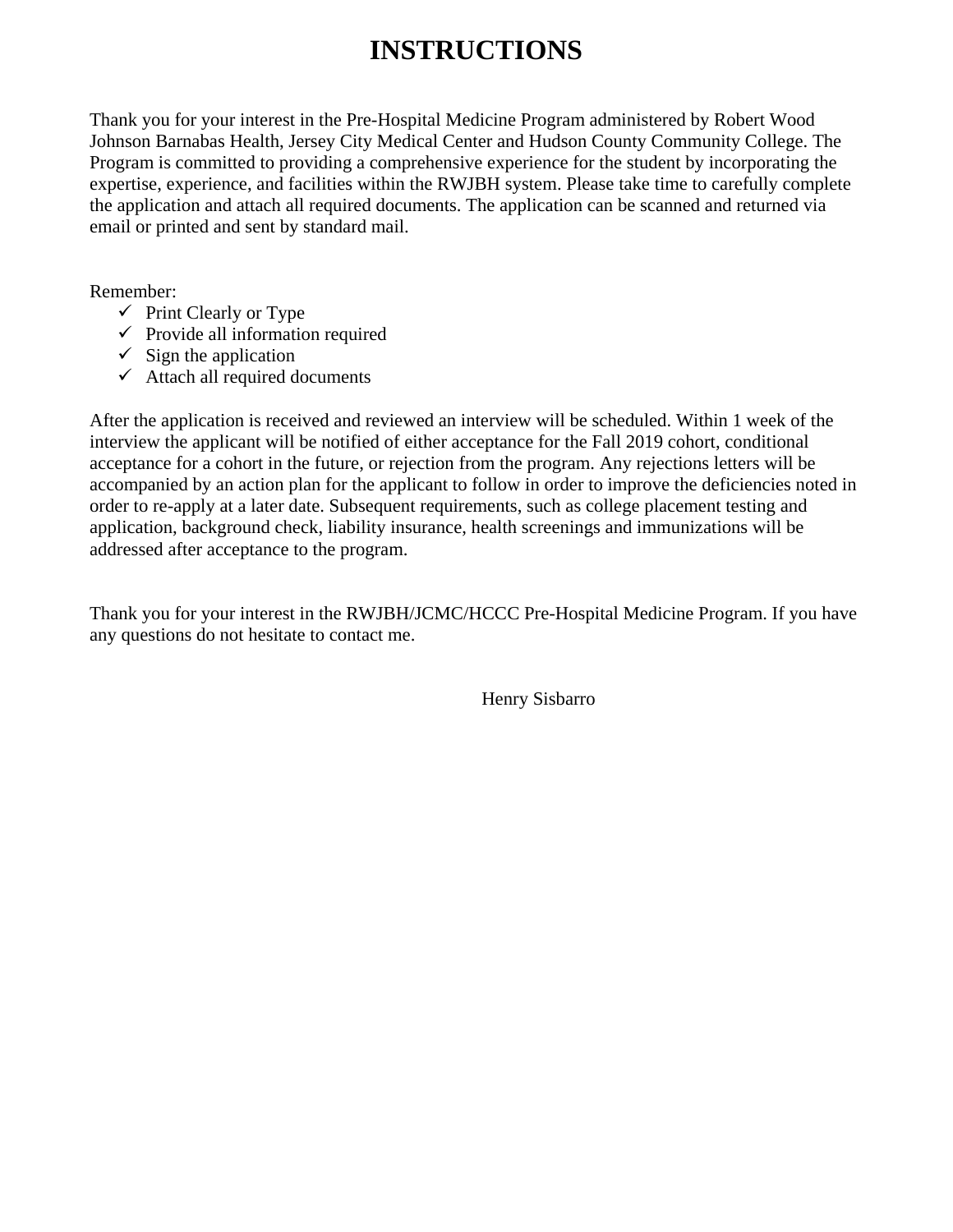## **Student Application RWJBH/JCMC/HCCC Pre-Hospital Medicine Paramedic Program**

| Pre-Hospital Medicine Paramedic Program                                                                                                                                                                            |                              |                      |                     |                        |  |  |
|--------------------------------------------------------------------------------------------------------------------------------------------------------------------------------------------------------------------|------------------------------|----------------------|---------------------|------------------------|--|--|
| PERSONAL INFORMATION - PLEASE PRINT or TYPE ALL INFORMATION                                                                                                                                                        |                              |                      |                     |                        |  |  |
|                                                                                                                                                                                                                    | Today's Date                 |                      |                     |                        |  |  |
| Name                                                                                                                                                                                                               |                              |                      |                     |                        |  |  |
| First<br>Last                                                                                                                                                                                                      |                              | Middle Initial       |                     | Social Security Number |  |  |
| <b>Present Address</b>                                                                                                                                                                                             |                              |                      |                     |                        |  |  |
| Street                                                                                                                                                                                                             | City                         |                      | State               | Zip                    |  |  |
| <b>Phone Numbers</b><br>Cell ( ) Home ( )                                                                                                                                                                          |                              |                      |                     |                        |  |  |
|                                                                                                                                                                                                                    |                              |                      |                     |                        |  |  |
| Are you at least 18 years of age? YES<br>N <sub>O</sub>                                                                                                                                                            |                              |                      |                     |                        |  |  |
| Are you a NJ EMT? YES<br>N <sub>O</sub>                                                                                                                                                                            |                              |                      |                     |                        |  |  |
|                                                                                                                                                                                                                    |                              |                      |                     |                        |  |  |
|                                                                                                                                                                                                                    |                              |                      |                     |                        |  |  |
|                                                                                                                                                                                                                    |                              |                      |                     |                        |  |  |
|                                                                                                                                                                                                                    |                              |                      |                     |                        |  |  |
|                                                                                                                                                                                                                    |                              |                      |                     |                        |  |  |
| Are you enrolled at Hudson County Community College? YES                                                                                                                                                           |                              | N <sub>O</sub>       |                     |                        |  |  |
|                                                                                                                                                                                                                    |                              |                      |                     |                        |  |  |
| Do you meet the Program Prerequisites?<br>(Anatomy & Physiology I & II, English 101, Math 102, Psychology 101)                                                                                                     | <b>YES</b><br>N <sub>O</sub> |                      |                     |                        |  |  |
| Are you an Employee of RWJBH?<br><b>YES</b>                                                                                                                                                                        | N <sub>O</sub>               |                      |                     |                        |  |  |
| Submit a clear copy of the following with your application: EMT Card, CPR Card, Driver's License or Government ID,<br>Proof of personal Health Insurance, High School Diploma or GED, and any College Transcripts. |                              |                      |                     |                        |  |  |
| <b>EDUCATION</b>                                                                                                                                                                                                   |                              |                      |                     |                        |  |  |
| Name and Location of School                                                                                                                                                                                        | No. of Years<br>Attended     | Did You<br>Graduate? | Grade Point Average |                        |  |  |
| High School/GED                                                                                                                                                                                                    |                              |                      |                     |                        |  |  |
|                                                                                                                                                                                                                    |                              |                      |                     |                        |  |  |
| QUESTION 1 - Why do you want to become a Paramedic?                                                                                                                                                                |                              |                      |                     |                        |  |  |
|                                                                                                                                                                                                                    |                              |                      |                     |                        |  |  |
|                                                                                                                                                                                                                    |                              |                      |                     |                        |  |  |
|                                                                                                                                                                                                                    |                              |                      |                     |                        |  |  |